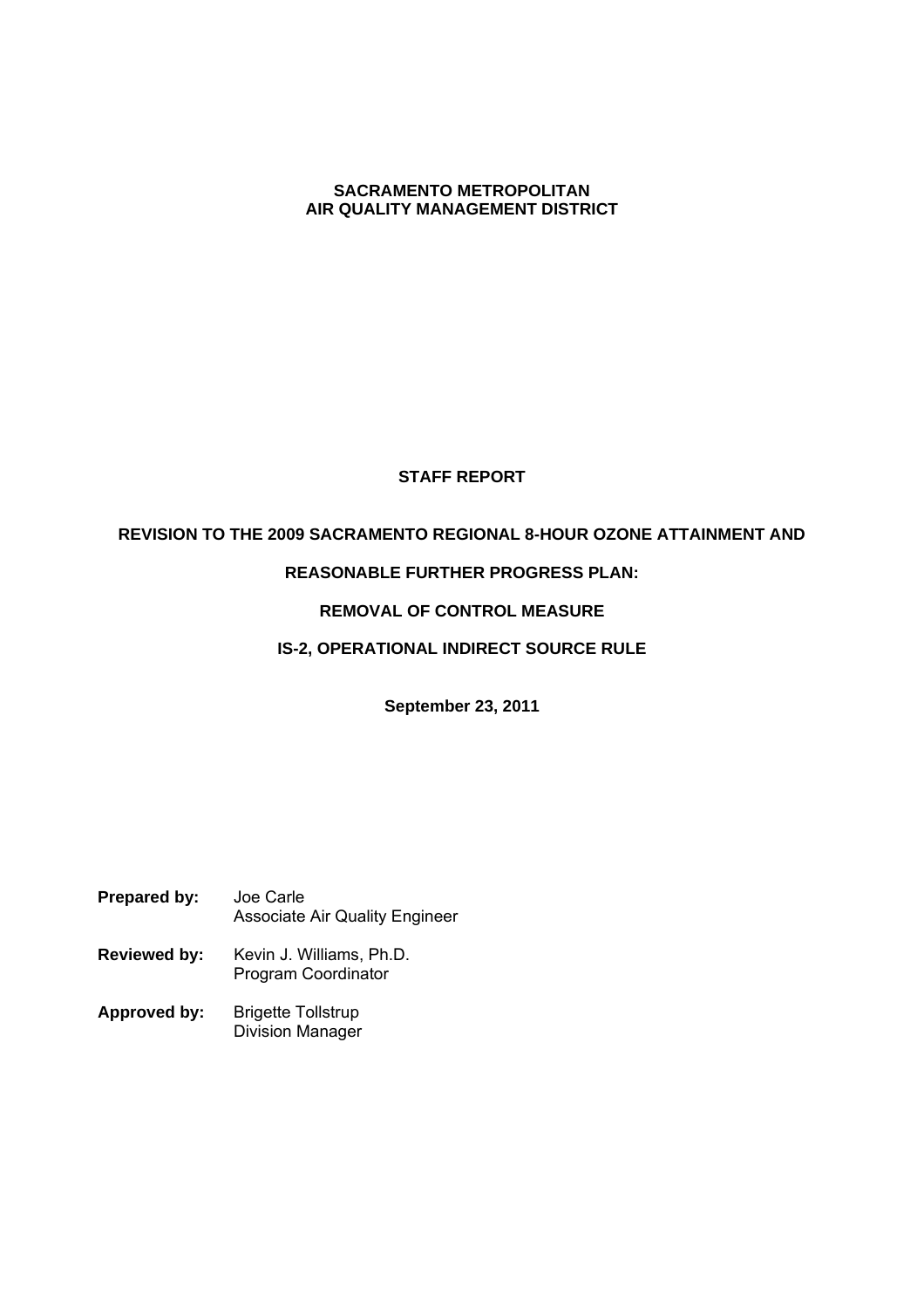### **SUMMARY AND REASONS FOR REMOVAL**

The Sacramento Metropolitan Air Quality Management District (SMAQMD) included the indirect source review (ISR) emissions control measure IS-2 in the Sacramento Regional 8-Hour Ozone Attainment and Reasonable Further Progress Plan  $(Plan.)<sup>1</sup>$  This measure requires mitigating reductions for emissions from operation of new land use development projects. The concepts implement a program similar to that of the District's current California Environmental Quality Act (CEQA) review program and are modeled in part after San Joaquin Valley Unified Air Pollution Control District (SJVUAPCD) Rule 9510, Indirect Source Review.

Staff initially proposed removing IS-2 from the Plan, along with three other measures. At this juncture, removal of these measures does not require EPA approval, because the measures have not been accepted into the State Implementation Plan (SIP) by the U.S. Environmental Protection Agency (EPA). The Environmental Defense Fund (EDF) and Breathe California pointed out that while the rationale for deleting the other measures was based largely on new information regarding emission reduction levels, there was no similar new information supporting the deletion of IS-2. Staff concurred and revised the proposal to keep IS-2 but remove the other measures from the Plan.

At the August 25, 2011 Board meeting, the Board directed Staff to reassess the decision to maintain the IS-2 commitment, primarily because the measure may not be needed to reach attainment and delaying removal to a future date will subject the action to federal review and approval procedures. Staff has made a detailed analysis of the rationale for keeping or removing IS-2 from the proposed SIP based on the Board's direction at the August Board meeting. After considering the following factors, Staff is recommending removal of IS-2 from the SIP.

Staff did not include IS-2 emissions reductions in the calculation of total emissions benefits from local control measures in the Plan because of uncertainties in emissions calculations. In other words, the Plan did not rely on achieving any emissions reductions from IS-2 to meet Clean Air Act requirements for attainment or progress. The measure was included to allow a buffer in the event additional emission reductions were needed. However, after the August meeting, Staff learned that EPA had approved SJVUAPCD's ISR Rule 9510, which is very similar to the District's concepts for IS-2, but did not allow any credit for emission reductions associated with the measure<sup>2</sup>. We have reviewed EPA's objections in relationship to our IS-2 measure, and are uncertain whether and how we could overcome them if we sought to rely on the IS-2 emission reductions in future progress and attainment demonstrations. Consequently, it now appears that keeping the measure in the SIP would impose a regulatory burden without any certainty that we will receive any benefit from imposition of the measure through the SIP.

The emission reductions that are the goal of the lS-2 measures may be achieved through land use design improvements occurring as a result of other statutory and regulatory drivers. Although these programs target greenhouse gas (GHG) reductions, they will also reduce NOx and VOC emissions, which are the same pollutants targeted by IS-2. And, as these processes move forward, we will be better positioned to tailor the scope of the IS-2 measure to fit the resulting land use programs.

For example, implementation of SB 375 $3$  through the upcoming revisions to Sacramento Area

<sup>&</sup>lt;sup>1</sup> "Sacramento Regional 8-hour Ozone Attainment and Reasonable Further Progress Plan," EDCAQMD, FRAQMD, PCAPCD, SMAQMD, YSAQMD, March 27, 2009.

<sup>2</sup> 76 FR 26609, May 9, 2011.

 $3$  Senate Bill 375 (Steinberg, 2008).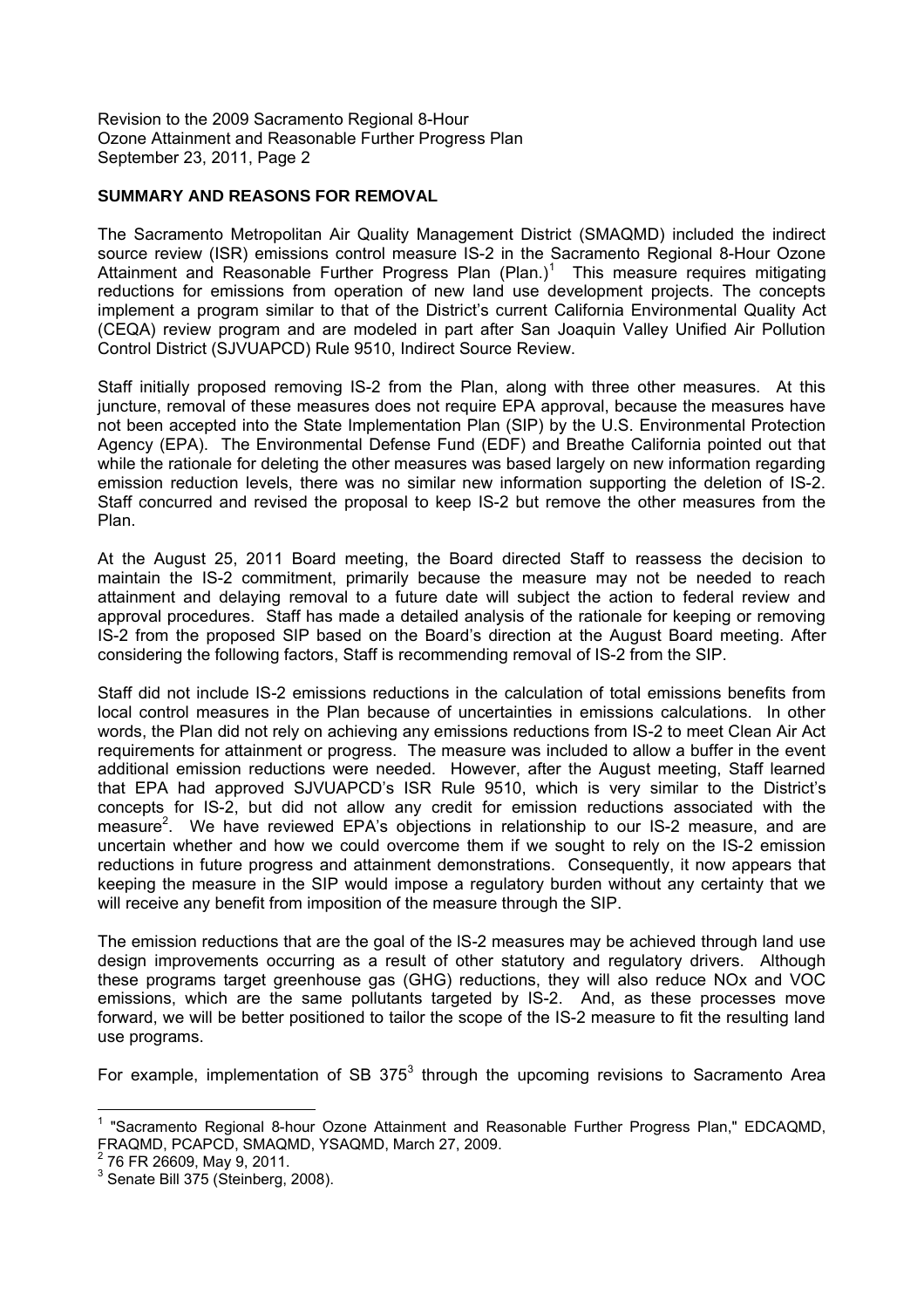Council of Governments (SACOG) Metropolitan Transportation Plan (MTP) and the Sustainable Community Strategy (SCS) will yield both GHG, NOx and VOC emission reductions. For the SACOG region, CARB set a 7 percent per capita GHG reduction target for 2020 and a 16 percent reduction target for 2035. SB 375 establishes incentives to encourage implementation of the SCS and APS. Developers can get relief from certain environmental review requirements under the  $CEQA$  if their new residential and mixed-use projects are consistent with a region's approved SCS<sup>4</sup>. Although the primary purpose of creating the SCS is to reduce GHGs, using smart growth land use design principles to reduce vehicle miles traveled (VMT) or to promote the use of alternative forms of transportation would also reduce VOC and NOx by reducing the amount of fuel consumed.

In addition, new regulations on energy efficiency will likewise affect both the need for and the scope of the IS-2 measures. For example, new building energy efficiency standards (Title  $24^5$ ) took effect in 2010 and new development projects are already incorporating increased energy efficiency measures to reduce GHGs, NOx and VOCs to meet CEQA requirements.

Despite these developments, it is possible that we will need to include an IS-2 measure in the future. EPA adopted a new 8-hour ozone standard in 2008, lowering the standard from 0.08 parts per million (ppm) to 0.075 ppm. This new standard is already in effect and is not directly impacted by the recent decision<sup>6</sup> not to reconsider the 2008 standard<sup>7</sup>. A new ozone plan will be required 3 years after EPA makes nonattainment area designations for the 2008 (0.075 ppm) standard. Although IS-2 was not needed to meet the 1997 federal 0.08 ppm standard, it may be needed for attainment of the new standard. But by the time we need to begin drafting that ozone plan, we should have a much better understanding of the emissions achieved under SB375 and the new energy efficiency requirements, as well as other programs. That information will help us evaluate both the need for IS-2 and the shape and scope of the IS-2 measures.

Therefore, Staff recommends removing IS-2 from the Plan to allow time for the above issues to be addressed.

This staff report reviews the anticipated measure and public process to date, the background information regarding the model IS-2 concept, and the legal requirements associated with the measure and this proposed action.

#### **Alternative Option to Extend Adoption and Implementation Dates**

An alternative to Staffs proposal to remove IS-2 from the Plan is to extend the timeline of the measure. The notice for the public hearing will include an alternative option to extend the adoption date to 2015 and the implementation date to 2017 for Board consideration at the public hearing.

<sup>4</sup> California Public Resources Code §§ 21155, 21155.1, 21155.2, 21159.28.

<sup>&</sup>lt;sup>5</sup> Title 24, Part 6 of the California Code of Regulations.

http://www.whitehouse.gov/the-press-office/2011/09/02/statement-president-ozone-national-ambient-airquality-standards

<sup>7</sup> 75 FR 2938, January 19, 2011. A new standard in the range of 0.06 to 0.07 ppm would have been considered.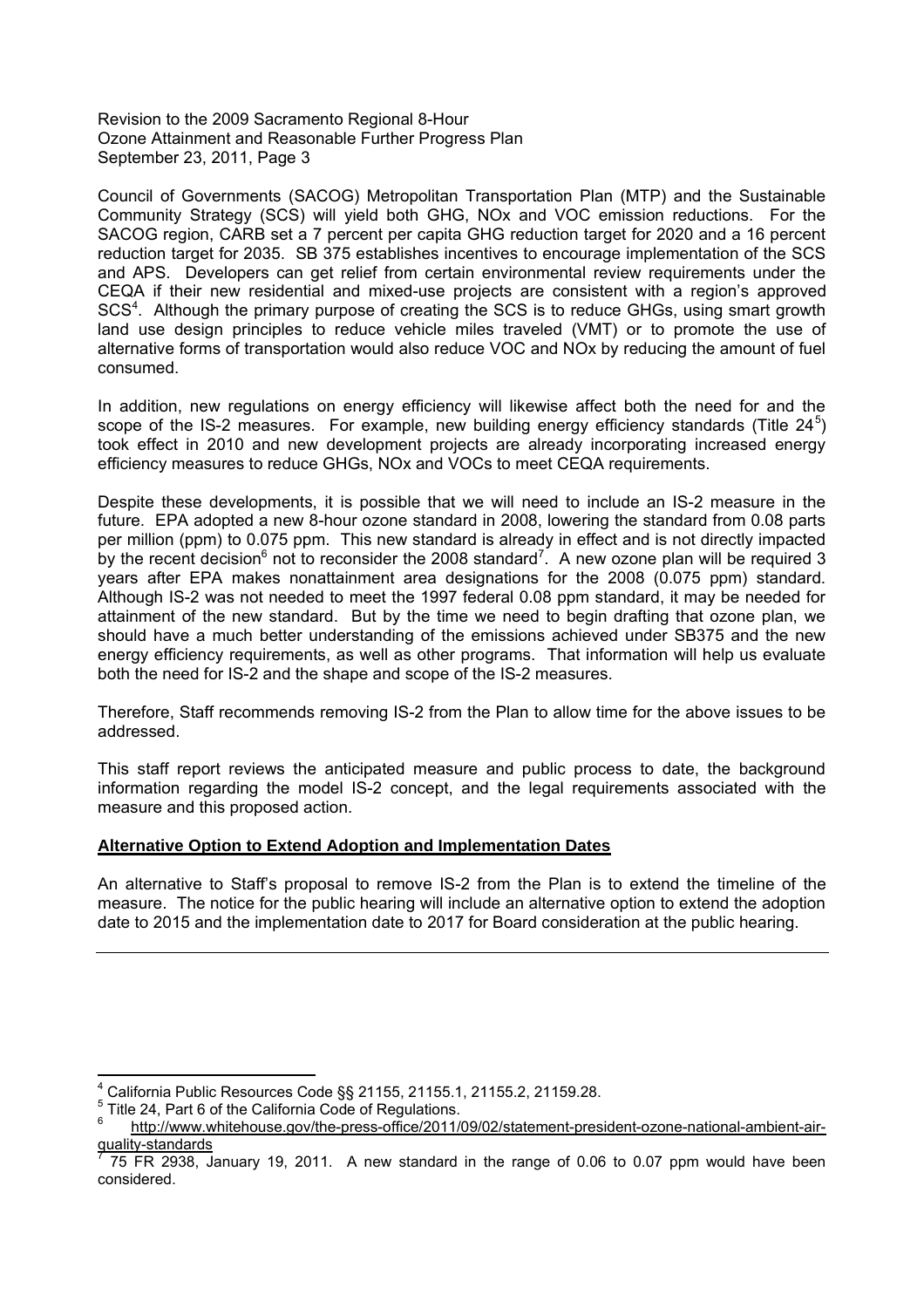# **BACKGROUND**

# **Plan Overview**

In January and February of 2009, the Governing Boards of the Sacramento Federal Nonattainment Area (SFNA) districts approved the Plan. The Plan includes the information and analyses to fulfill the federal Clean Air Act (CAA) requirements for demonstrating reasonable further progress and attainment of the 1997 8-hour ozone National Ambient Air Quality Standard (NAAQS) in the Sacramento region. In addition, the Plan establishes an updated emissions inventory, provides photochemical modeling results, proposes adoption of control measures to meet CAA RACM requirements, and sets new motor vehicle emission budgets for transportation conformity purposes. The Plan was approved by CARB on March 26, 2009 and submitted to the U.S. Environmental Protection Agency (EPA) on April 17, 2009. The Plan has not yet been approved by the EPA. The Plan includes the following elements:

- Attainment demonstration
- Reasonable further progress demonstration
- Reasonably available control measures
- **Emissions inventory**
- Motor vehicle emissions budget
- General conformity budgets
- Photochemical modeling
- Contingency measures

The control measure IS-2 and its associated emissions reductions were not included in or relevant in any way to the following Plan elements:

- $\bullet$  Emissions inventory<sup>8</sup>
- $\bullet$  Motor vehicle emissions budgets<sup>9</sup>
- $\bullet$  General conformity<sup>10</sup>
- $\bullet$  Photochemical modeling<sup>11</sup>

## **Control Measure IS-2, Operational Indirect Source Rule**

Control measure IS-2 addresses operational emissions of pollutants from indirect sources. The term "indirect source" means a facility, building, structure, installation, real property, road, or highway which attracts, or may attract, mobile sources of pollution. Indirect sources include parking lots, parking garages, and other facilities subject to any measure for management of parking supply, including regulation of existing off-street parking; however, indirect sources do not include new or existing on-street parking. Direct emissions sources or facilities at, within, or associated with, any indirect source are not deemed to be indirect sources<sup>12</sup>.

<sup>&</sup>lt;sup>8</sup> "Sacramento Regional 8-hour Ozone Attainment and Reasonable Further Progress Plan", EDCAQMD, FRAQMD, PCAPCD, SMAQMD, YSAQMD, March 27, 2009. Section 5.5 states that the emissions inventory forecasts did not include benefits from measures that had not been adopted by December 31, 2006.

<sup>9</sup> Ibid. Appendix F only includes regional reductions from on-road mobile incentive strategy. Appendix C control measure descriptions show that there are no estimated reductions from IS-2 including on-road emissions.

 $10$  Ibid. The general conformity inventory listed in Table 12-1 only includes aircraft and ground support emissions that would not be impacted by IS-2.

 $11$  Ibid. Section 6.3 of Appendix B states that the forecasted emissions used in the modeling accounts for the effects of growth and the effects of adopted emission control rules.

 $12$  42 USC 7410(a)(5)(C).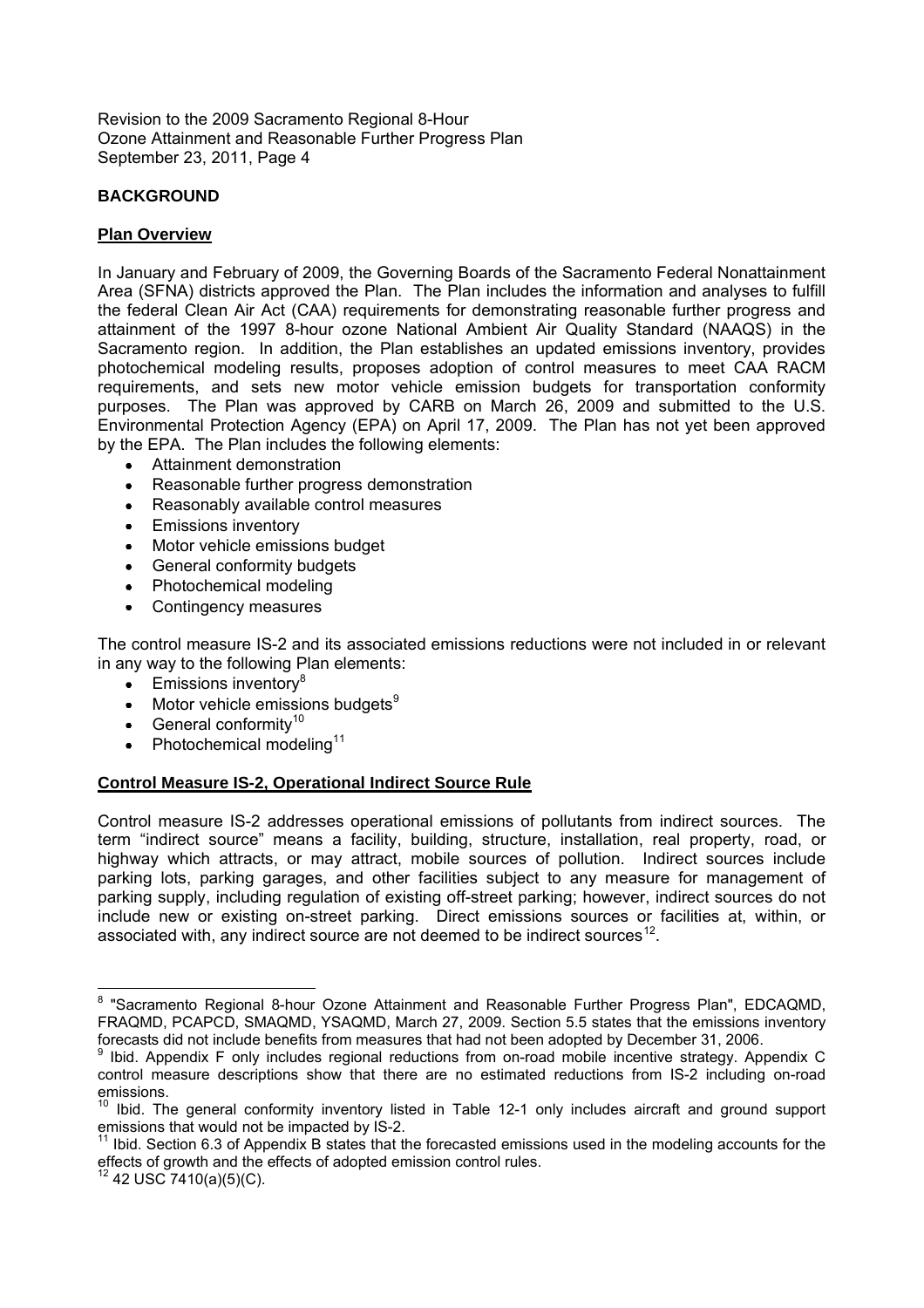The requirements considered for the rule are based on the District's existing CEQA mitigation program and the operational requirements of SJVUAPCD Rule 9510, Indirect Source Review<sup>13</sup>. Control measure IS-2, Operational Indirect Source Rule, would mitigate the operational emissions from new land use projects. Operational emissions are the combination of area and mobile source emissions associated with an indirect source during tenancy. The rule would require indirect sources to mitigate a portion of their emissions through a combination of on-site and off-site mitigation measures. On-site mitigation could include strategies that reduce vehicle trips or vehicle miles traveled (VMT). Other on-site mitigation measures could be considered, such as improving energy efficiency (decreasing power plant emissions) or reducing on-site combustion emissions.

As an alternative to implementing on-site emission mitigation measures, IS-2 would allow project proponents to opt for off-site mitigation by paying a fee, which the District would use to secure mitigation from off-site emission reduction projects. Off-site mitigation fees would be calculated based on the cost of off-site mitigation projects and the amount of mitigating emission reductions required.

The Plan estimated<sup>14</sup> that IS-2 would result in emission reductions of 0-0.09 tons per day (tpd) of NOx and 0-0.03 tpd of VOC.

### **DISCUSSION**

#### **SJVUAPCD Rule 9510**

SJVUAPCD Rule 9510, Indirect Source Review (adopted 12/15/05), requires mitigation of emissions during the construction and operational phases of development projects. Control measure IS-2 is modeled partly on the operational phase requirements of the SJVUAPCD rule, which requires mitigation of a project's operational NOx emissions by 33% and PM10 by 50% from the baseline emissions over a period of 10 years. Emissions can be mitigated through on-site measures or by paying off-site mitigation fees to the SJVAPCD in order to offset the remaining emissions through other mitigation projects.

EPA reviewed SJVAPCD Rule 9510 for incorporation into the State Implementation Plan. In May 2011, EPA took final action<sup>15</sup> and approved the rule, but did "not assign any emissions reduction credit to the rule for purposes of attainment or progress demonstration in any area." As stated in EPA's technical support document<sup>16</sup>, EPA found that emissions reductions associated with the rule did not meet enforceability guidelines established for Economic Incentive Programs<sup>17</sup>, Voluntary Mobile Source Emission Reduction Programs<sup>18</sup>, or Emerging and Voluntary Measures<sup>19</sup>.

 $13$  SJVUAPCD, "Rule 9510, Indirect Source Review (ISR)" and "Final Draft Staff Report – Rule 9510, Indirect Source Review (ISR), Rule 3180, Administrative Fees for Indirect Source Review." Adopted December 15, 2005.

<sup>&</sup>lt;sup>14</sup> "Sacramento Regional 8-hour Ozone Attainment and Reasonable Further Progress Plan", EDCAQMD, FRAQMD, PCAPCD, SMAQMD, YSAQMD, March 27, 2009 Appendix C, pp. C58-C67.

<sup>15</sup> 76 FR 26609, May 9, 2011.

<sup>&</sup>lt;sup>16</sup> Wong. "Technical Support Document for EPA's Rulemaking for the California State Implementation Plan Regarding San Joaquin Valley Unified Air Pollution Control District Rule 9510, Indirect Source Review (ISR) May 10, 2010.

<sup>&</sup>lt;sup>17</sup> EPA. "Improving Air Quality with Economic Incentive Programs, January 2001 (EPA-452/R-01-001).

<sup>&</sup>lt;sup>18</sup> EPA. "Guidance on Incorporating Voluntary Mobile Source Emission Reduction Programs in State Implementation Plans (VMEP)," October 24, 1997.

<sup>19</sup> EPA. Incorporating Emerging and Voluntary Measures into a State Implementation Plan (SIP)," September 2004.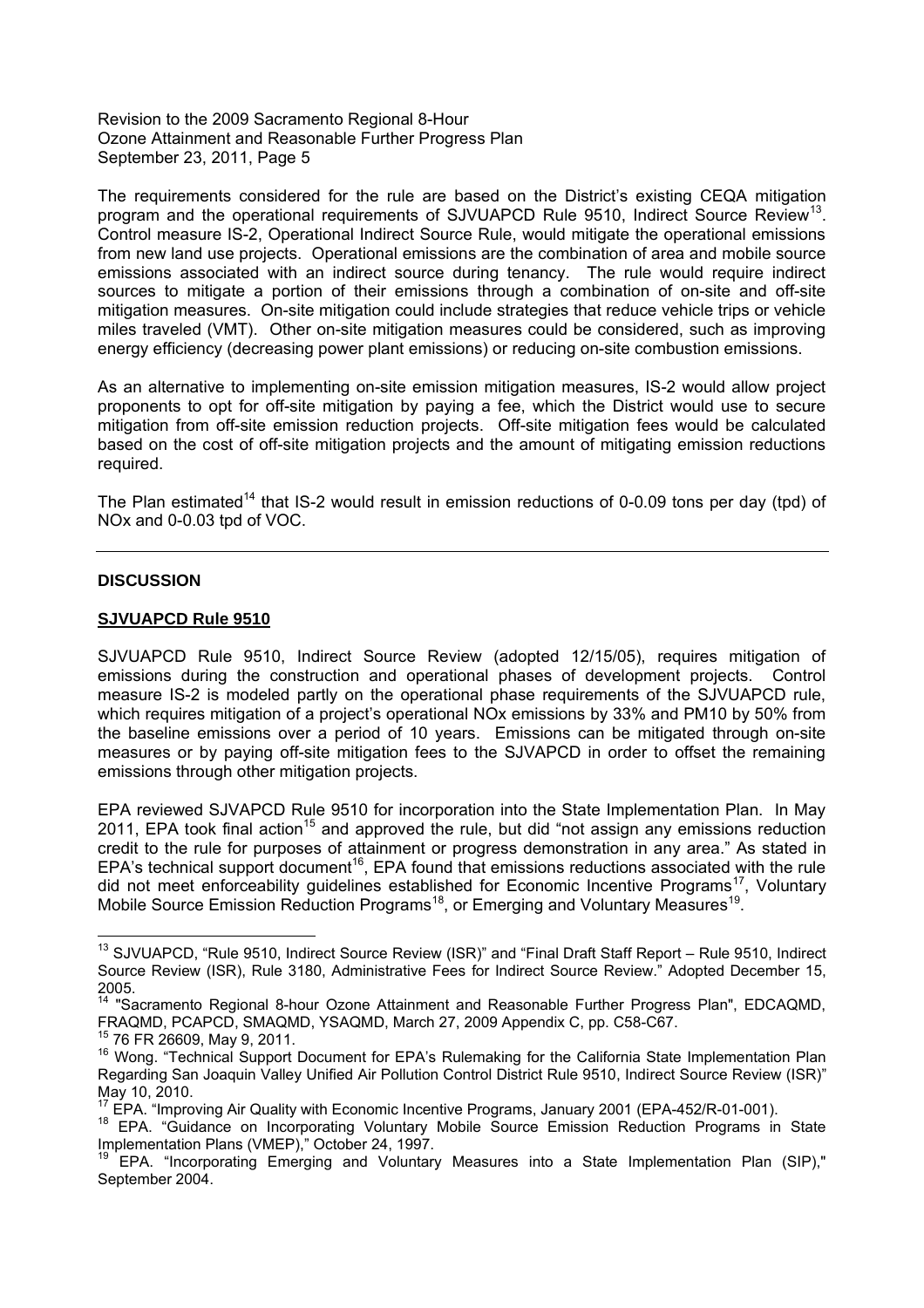To gain EPA approval to credit emission reductions from IS-2 toward attainment or progress, Staff would need to develop a program that meets EPA's stringent enforcement criteria. This work would involve development of new criteria, policies, and procedures to ensure that the off-site mitigation project reductions are surplus (including identifying potential source categories for the reductions) with publicly accessible and transparent tracking and evaluation of the program on a real-time basis. This would require considerable Staff resources, with no guarantee that the program ultimately would be approved by EPA. Consequently, it now appears that keeping the measure in the SIP would impose a regulatory burden without any certainty that we will receive any benefit from imposition of the measure through the SIP.

## **Reductions from SB 375**

In 2006, the Legislature passed and Governor Schwarzenegger signed AB 32, the Global Warming Solutions Act of  $2006^{20}$ , which set the 2020 greenhouse gas emissions reduction goals. In 2008, SB 375 was signed into law to encourage smart growth land use planning to reduce greenhouse gas emissions from cars and light trucks, and help CARB achieve the AB 32 goals. In February 2011, CARB adopted regional greenhouse gas emissions targets for passenger vehicles for the state's 18 Metropolitan Planning Organizations (MPOs). Each MPO, including the Sacramento Area Council of Governments (SACOG), must prepare a "sustainable communities strategy (SCS)" that demonstrates how the region will meet its greenhouse gas reduction target through integrated land use, housing and transportation planning. Once adopted by the MPO, the SCS will be incorporated into that region's federally enforceable Metropolitan Transportation Plan (MTP). ARB is also required to review each final SCS to determine whether it would, if implemented, achieve the greenhouse gas emission reduction target for its region. If the combination of measures in the SCS will not meet the region's target, the MPO must prepare a separate "alternative planning strategy (APS)" to meet the target. For the SACOG region, CARB set a 7 percent per capita reduction target for 2020 and a 16 percent reduction target for 2035. SACOG is scheduled to update the MTP in spring 2012. SB 375 establishes incentives to encourage implementation of approved SCS and APS. Developers can get relief from certain environmental review requirements under the CEQA if their new residential and mixed-use projects are consistent with a region's SCS (or APS) that meets the target. $21$ 

Although the primary purpose of creating an SCS or APS is to reduce greenhouse gasses, using smart growth land use design principles to reduce vehicle miles traveled (VMT) or to promote the use of alternative forms of transportation can also reduce VOC and NOx by reducing the amount of fuel consumed. Achieving these reductions by implementing SB 375 may reduce the need for requiring reductions through the adoption and implementation of an operational indirect source rule. SACOG anticipates adoption of its SCS in June 2012<sup>22</sup>. By removing control measure IS-2 from the Plan, Staff will have more time to evaluate the effects of the SCS and SB 375 and properly tailor an operational indirect source rule, if it is needed.

## **Title 24**

In 2008, the California Energy Commission updated the Energy Efficiency Standards for Residential and Nonresidential Buildings<sup>23</sup>, which became effective on January 1, 2010. The

<sup>20</sup> California Health and Safety Code, § 38500 et seq.

<sup>21</sup> California Public Resources Code §§ 21155, 21155.1, 21155.2, 21159.28.

<sup>&</sup>lt;sup>22</sup> http://www.sacog.org/files/MTP-SCS-timeline.pdf

<sup>&</sup>lt;sup>23</sup> Title 24, Part 6 of the California Code of Regulations, as amended April 23, 2008. Effective January 1, 2010.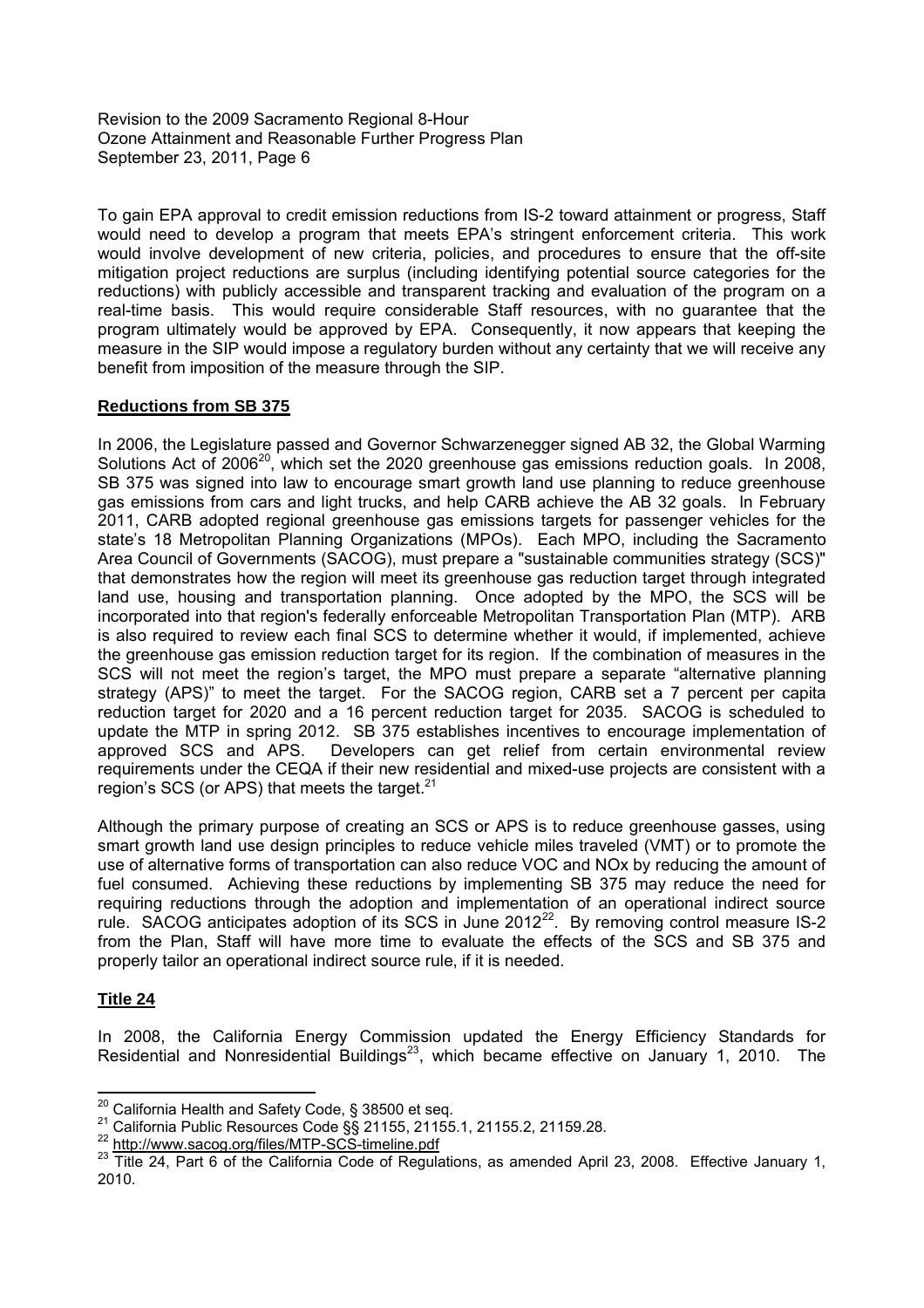standards were updated, in part, to respond to AB 32 by reducing greenhouse gas emissions through energy efficiency, and to meet the West Coast Governors' Global Warming Initiative commitment to include aggressive energy efficiency measures into updates of state building codes.

Title 24 establishes efficiency standards for a large range of energy-related categories, such as HVAC systems, hot water heaters, refrigeration units, lighting, wall and pipe insulation, air leakage, roofing materials, windows, and doors. The more stringent standards that took effect in 2010 will achieve result in greater energy conservation in future developments, thereby limiting the opportunities to use energy efficiency improvements as mitigation measures for an operational indirect source rule, and also reducing the need for such a rule. In addition to the effects of Title 24, new developments are beginning to respond to CEQA requirements by incorporating increased energy efficiency measures to reduce greenhouse gasses and other criteria pollutants<sup>24</sup>.

### **SMAQMD CEQA Review Program**

CEQA requires that public agencies consider and disclose the environmental effects of their decisions to the public and governmental decision-makers. Further, it mandates that agencies implement feasible measures or alternatives that would mitigate significant adverse effects on the environment. Typically, a developer will prepare an Environmental Impact Report, Negative Declaration, or Mitigated Negative Declaration that identifies any significant environmental impacts of the project and indicates the manner in which significant impacts will be mitigated or avoided, if required.

In the mid-1990's, the District first established air quality thresholds of significance. The District Staff also established guidelines to help project proponents mitigate significant air quality impacts. These guidelines have been revised periodically. Staff reviews environmental documents and provides comments to the lead agency (city, county, state, or federal government) on the adequacy of the air quality assessment. Staff examines the potential air quality impacts for each project.

The District has established an emission threshold of 65 pounds per day of NOx or VOC for the operational phase as a significant air quality impact. The District recommends that on-site mitigation be required to reduce operational emissions of NOx and VOC by 15% when a project has a significant air quality impact. If a project uses on-site mitigation but is still over the significance threshold, then fees must be paid, if required by the lead agency, to offset those excess emissions through off-site mitigation.

As proposed, the control measure IS-2 would require standards and reductions very similar to the District's CEQA mitigation guidelines. The objective of the control measure is to allow the District to require, implement, and enforce air quality mitigation directly, rather than rely on the lead agencies.

## **LEGAL MANDATES**

#### **Clean Air Act Plan Requirements**

The District is part of the SFNA, which is designated as a "severe" nonattainment area for the federal 8-hour ozone standard. The federal CAA requires nonattainment areas to prepare and submit to EPA an 8-hour ozone plan that meets specific requirements, including:

<sup>&</sup>lt;sup>24</sup> The new land use project Cordova Hills has outlined a strategy in their Greenhouse Gas Reduction Plan to achieve 20% better energy efficiency beyond the 2008 Title 24 standards.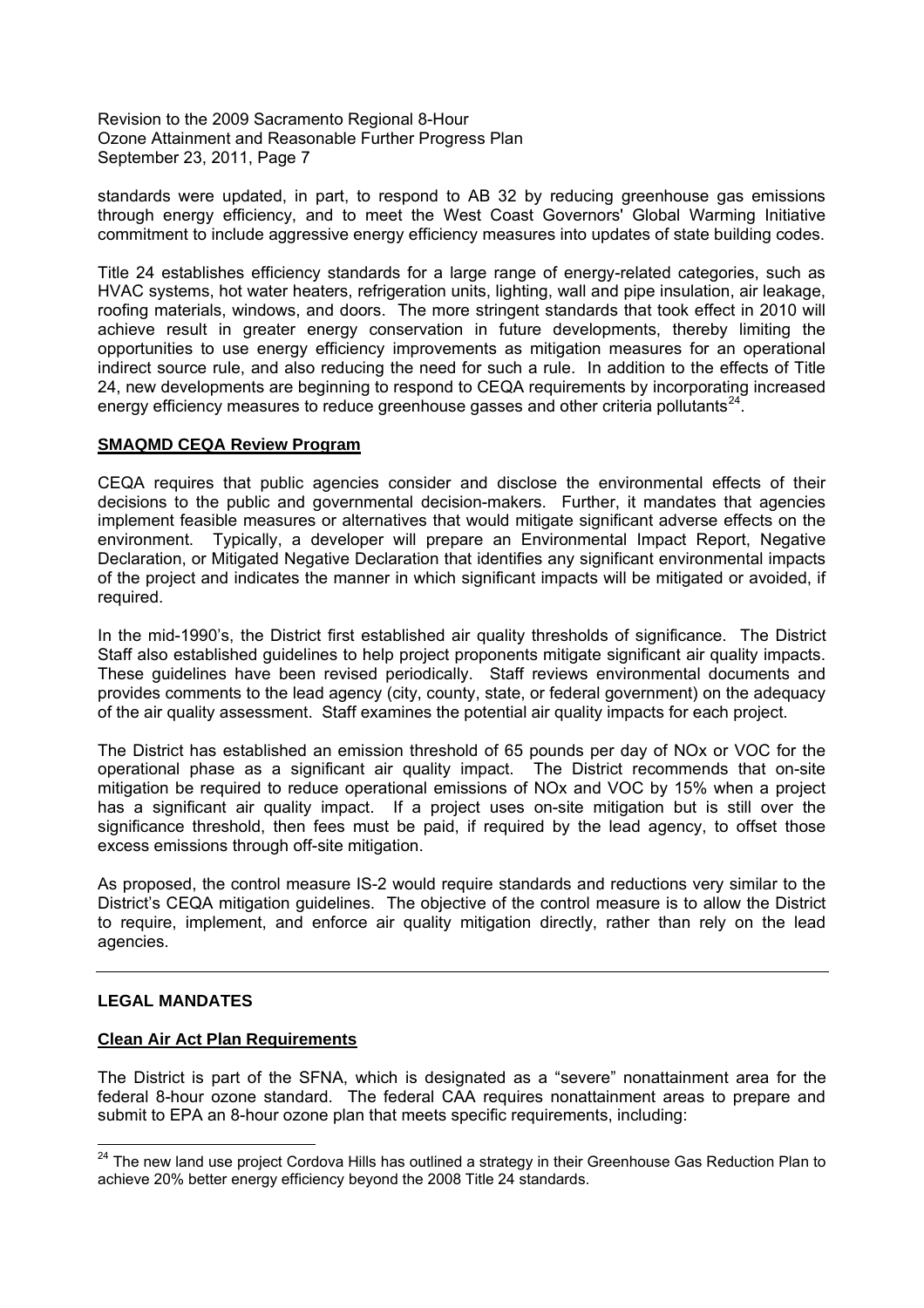- Attainment demonstration. Sections 172(c)(1) and 182(c)(2)(A) of the CAA require a  $\bullet$ demonstration that the plan will provide for attainment of the national ambient air quality standard as expeditiously as practicable by the applicable attainment date. The demonstration must be based on photochemical grid modeling. The attainment date for nonattainment areas classified as "severe" is 2018.
- Reasonable Further Progress (RFP) demonstration. Sections 182(c)(2)(B) and (C) of the CAA require a demonstration that the plan will result in VOC emissions (and/or NOx emissions) reductions from the baseline emissions of an average of at least three percent each year.
- Reasonably Available Control Measures (RACM). Section 172(c)(1) of the CAA requires that the plan provide for the implementation of all reasonably available control measures as expeditiously as practicable. EPA's RACM policy<sup>25,26</sup> indicates that areas should consider all candidate measures that are potentially reasonably available. Areas should consider all reasonably available measures for implementation in light of local circumstances. However, areas need only to adopt measures if they are both economically and technologically feasible and cumulatively will advance the attainment date (by one year or more) or are necessary for RFP.
- Contingency Measures. Sections 172(c)(9) and 182(c)(9) of the CAA requires plans to include contingency measures which will reduce emissions in the event an area fails to meet Reasonable Further Progress (RFP) milestones or fails to attain by its attainment date.

In February 2009, the districts of the SFNA adopted a plan<sup>27</sup> to achieve the 1997 federal 8-hour ozone standard by 2018. The Plan meets the requirements of the CAA, including an attainment demonstration, RFP, and includes control measures necessary to meet RACM and contingency measure requirements.

#### **Removal of IS-2 from the Plan**

Section 110(l) of the CAA requires that each revision to a State Implementation Plan be adopted after reasonable notice and public hearing. EPA cannot approve the revision if it would interfere with attainment, reasonable further progress, or any other applicable CAA requirement. Section 110(a)(5)(A)(i) specifically prohibits EPA from requiring as a condition of approval that attainment plans include indirect source review programs.

The 2009 Plan includes a commitment for the District to adopt measure IS-2 to control emissions of NOx and VOC from the operational phase of indirect sources. The emissions reduction estimate in the plan for IS-2 is 0 - 0.09 tons per day of NOx and 0 - 0.03 tons per day of VOC.

Staff is proposing to revise the Plan to remove control measure IS-2. The Placer County Air Pollution Control District (PCAPCD) Board of Directors removed their commitment to IS-2 from the

 $25$  "Final Rule to Implement the 8-Hour Ozone National Ambient Air Quality Standard  $-$  Phase 2" (Federal Register, November 29, 2005, p. 71659-71661).

<sup>&</sup>lt;sup>26</sup> "Guidance on the Reasonably Available Control Measures (RACM) Requirement and Attainment Demonstration Submissions for Ozone Nonattainment Areas" (EPA, December 1999).<br><sup>27</sup> Sacramonte Bosianal O. Usua C.

Sacramento Regional 8-Hour Ozone Attainment and Reasonable Further Progress Plan (ECAQMD, FRAQMD, PCAPCD, SMAQMD, and YSAQMD, March 26, 2009).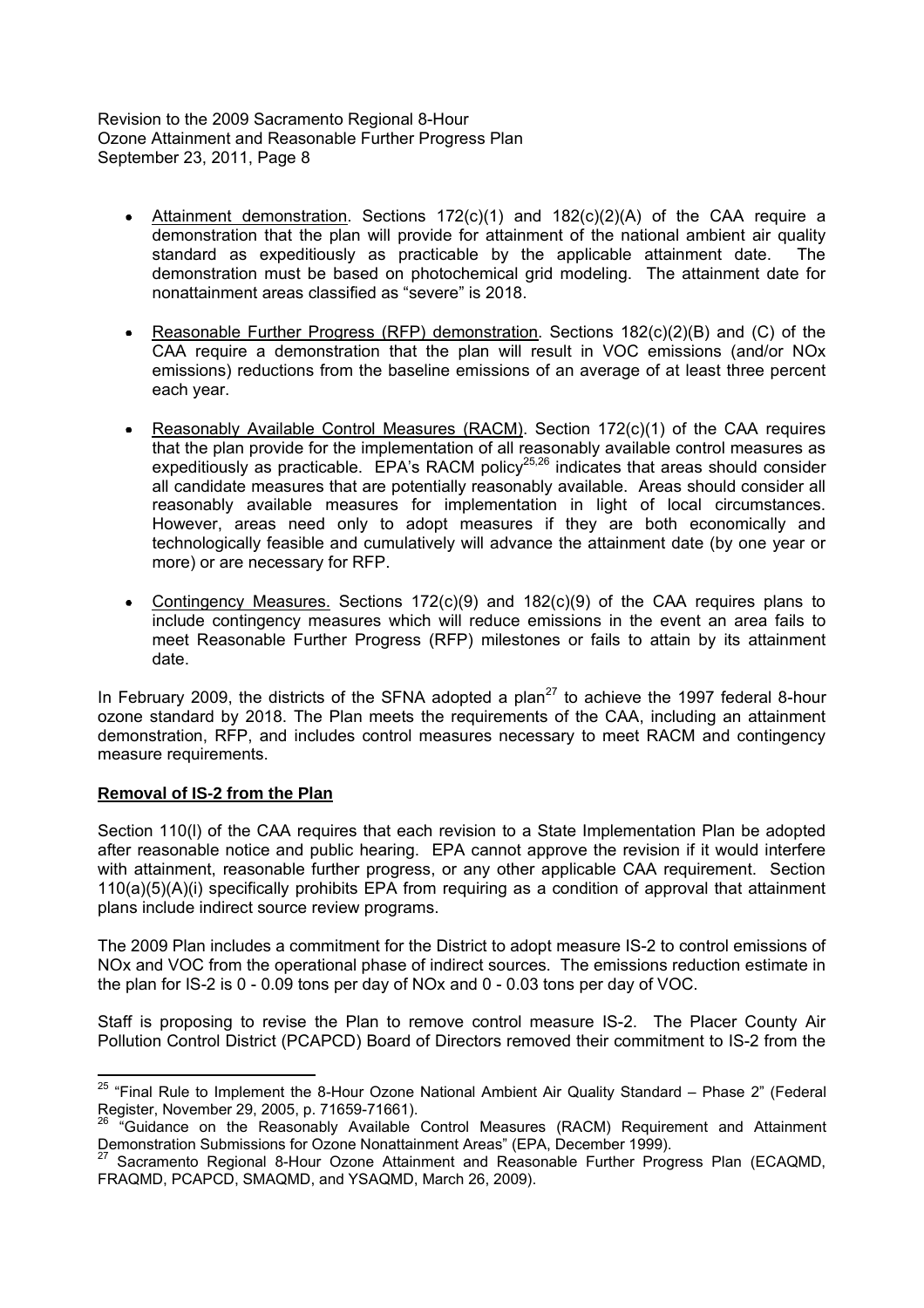Plan on August 11, 2011. If the District also removes this measure, the revision will comply with Clean Air Act Section 110 (I) requirements because:

- The SIP revision will be adopted after 30 day notice and public hearing;
- The SIP revision will not change the attainment demonstration or interfere with attainment or RFP demonstration;
- The control measure was not relied upon or required for RFP;
- Because of the insignificant amount of emissions reductions that IS-2 may potentially generate, removal of this measure from the Plan will not change the RACM conclusions, i.e., that control measures that are not included in the Plan collectively would not advance the attainment date for the Sacramento region;
- The SIP revision has no impact on the contingency measure analysis or our ability to meet the Attainment Demonstration Contingency requirement; and
- The SIP revision does not interfere with any other applicable CAA requirement.

## **Attainment demonstration**

The attainment demonstration<sup>28</sup> established that a minimum emission reductions target of 12.5% reduction in NOx and 3.3% reduction in VOC is needed to meet the 1997 federal 8-hour ozone standard. The attainment demonstration showed that collectively all measures adopted in 2008 achieved this minimum emissions reduction target<sup>29</sup>. The Plan stated<sup>30</sup> that the new control measures are included to meet CAA requirements for RACM. The operational indirect source rule was not adopted in 2008 in any district and not relied on to demonstrate attainment. Therefore, the control measure can be removed from the Plan for both the District and PCAPCD without changing the attainment demonstration or interfering with attainment.

## **Reasonable Further Progress (RFP)**

The RFP demonstration in the Plan shows the SFNA achieves the required 3% emission reduction for milestone years 2011, 2014, 2017, and 2018 without relying on NOx and VOC emissions reductions from new federal, state, regional or local control measures<sup>31</sup>. Therefore, revising the Plan to remove the commitment to adopt control measure IS-2 in both the SMAQMD and PCAPCD would not affect the RFP demonstration.

## **Reasonably Available Control Measures (RACM)**

Although new control measures adopted after 2008 were not required to demonstrate attainment or RFP, they were required to satisfy the RACM requirement<sup>32</sup>. To be conservative, Staff analyzed whether removing the total potential emissions reductions from IS-2 for both the District and PCAPCD changed the RACM conclusions. Because the minimum emission reduction estimated for control measure IS-2 was 0 tpd for both NOx and VOC, the Plan may be revised to remove the IS-2 commitment of both districts without changing the conclusion that the Plan meets RACM requirements.

<sup>&</sup>lt;sup>28</sup> "Sacramento Regional 8-Hour Ozone Attainment Demonstration and Reasonable Further Progress Plan, March 27, 2009" Table 8-1, Line L, page 8-5.

 $29$  Ibid. Table 8-1, Line N.

 $30$  Ibid. page 8-2.

<sup>31</sup> Ibid, Section 13.5, page 13-4, and Table 13-1, Lines 4 and 13 page 13-5.

 $32$  CAA Section 172(c)(1) and Section 181(a)(1), and 40 CFR 51.912(d).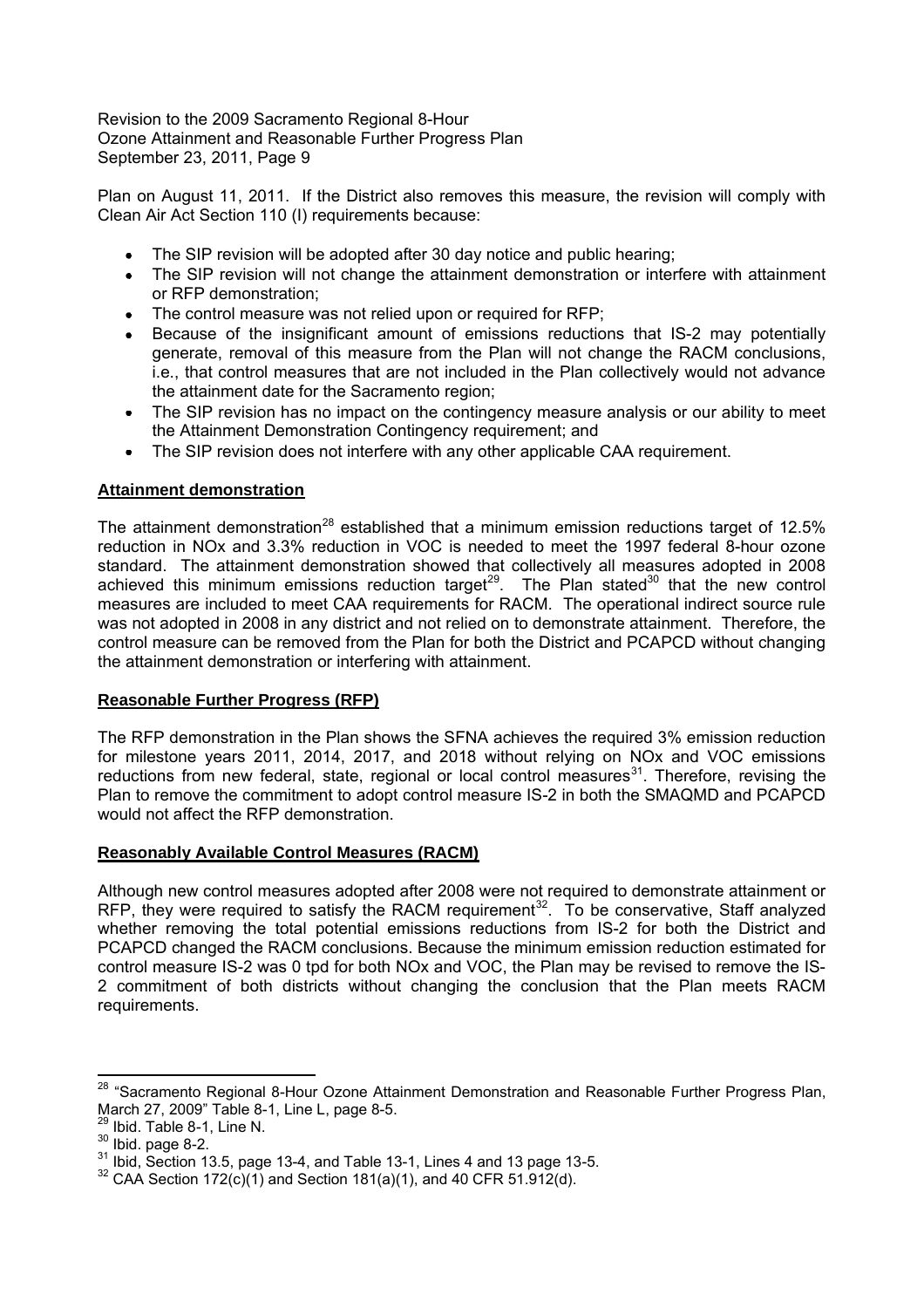### **Contingency Measures**

CAA sections 172(c)(9) and 182 (c)(9) require plans to include contingency measures which will reduce emissions in the event an area fails to meet Reasonable Further Progress (RFP) milestones or fails to attain the standard by its attainment date. Federal guidance requires that sufficient contingency measures be identified in the plan to provide for a 3% emission reduction beyond what is needed for the attainment demonstration<sup>33</sup>. The Plan demonstrated that the 3% contingency measure requirement was met without the inclusion of emissions reductions associated with IS-2. As a result, removal of this measure has no impact on the contingency measure analysis or our ability to meet the Attainment Demonstration Contingency requirement.

### **Upcoming Ozone Standard Revision**

In March 2008, EPA set a new 8-hour ozone standard of 0.075 parts per million (ppm). EPA will review the standard again in 2013.

The Clean Air Act requires a new attainment and reasonable further progress plan for the revised 8-hour ozone standard 3 years after area designations for the new standard. The District will consider potential control measures to include in the plan. The operational indirect source control measure will be re-evaluated at that time.

### **SUMMARY OF CHANGES**

Staff is proposing to remove IS-2 from the 2009 Sacramento Regional 8-Hour Ozone Attainment and Reasonable Further Progress Plan. This changes Plan Chapters 1, 7, and 14, and its Appendices C and H. The changes are shown in underline/strikeout format.

## **PUBLIC COMMENTS**

Staff held a public workshop to discuss the proposed Plan amendments on June 7, 2011. At that time, Staff was proposing to remove IS-2, Operational Indirect Source Rule, from the Plan in addition to IS-1, Construction Mitigation Rule. The noticing for this workshop included:

- Email notices to:
	- $-$  interested and affected parties;
	- industry associations, developers, contractors, local jurisdictions, and other groups associated with land use development;
	- $-$  all persons who have requested to receive rulemaking notices.
- Hard copy notices to all those who have requested them.
- A notice published in the Sacramento Bee in the Our Region section.
- A notice posted on the District web site. The draft rule and staff report were made available for public review at that time.

Staff did not receive any comments or questions at the public workshop.

<sup>&</sup>lt;sup>33</sup> "General Preamble for Implementation of Title 1 of the Clean Air Act Amendments of 1990" (57 FR 13498, April 16, 1992) and SMAQMD 2009, Sacramento Regional 8-Hour Ozone Attainment and Reasonable Further Progress Plan, Sacramento Metropolitan Air Quality Management District, (March 26, 2009, Section 7-21, p7-32).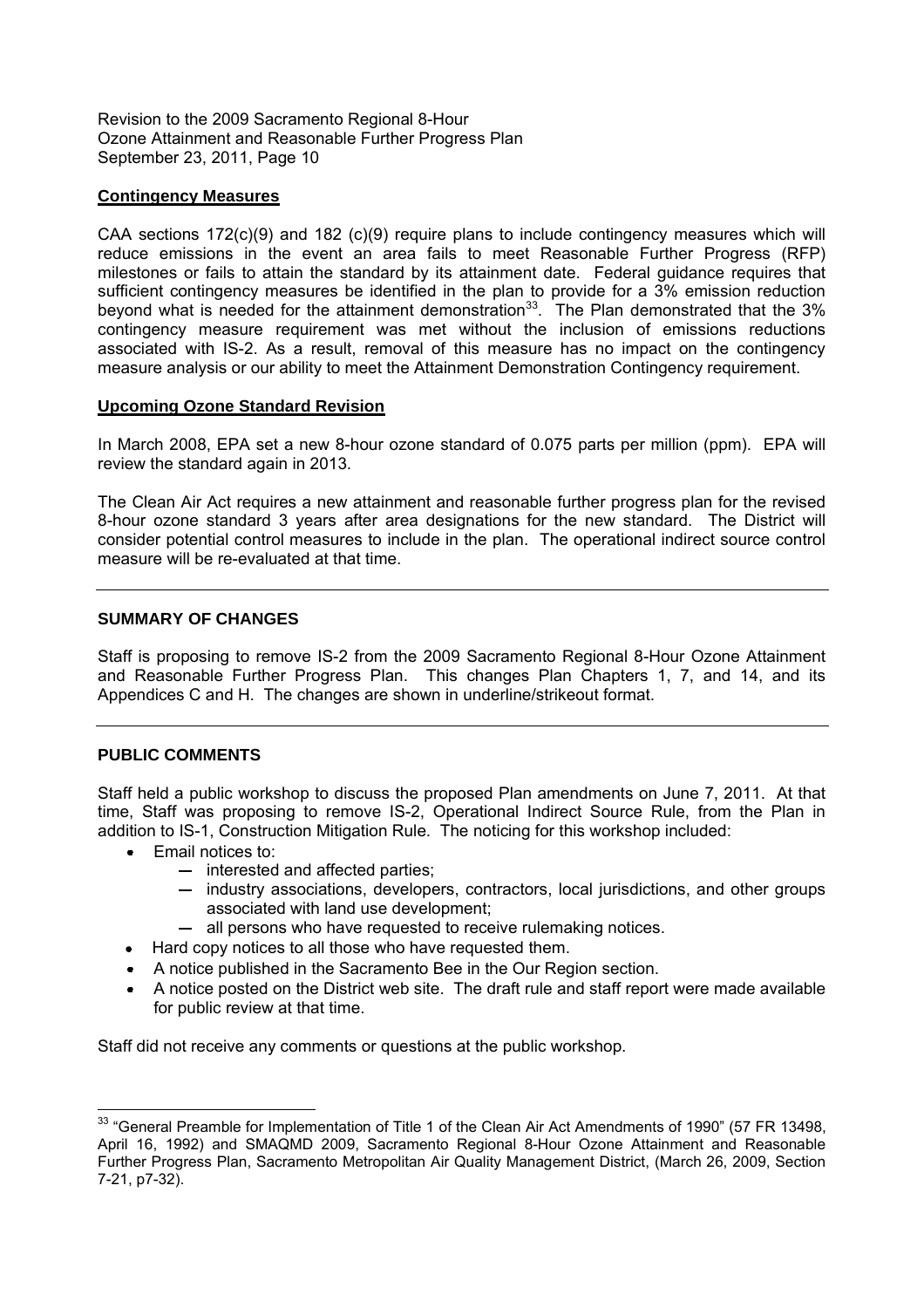On June 20, 2011, Staff met with representatives from Environmental Defense and Breathe California, who were not able to attend the workshop. They opposed the removal of the ISR control measures from the Plan. Staff changed the original proposal after the meeting to not include removal of control measure IS-2 because, in contrast to IS-1, the IS-2 control measure had not been as thoroughly analyzed and proposed concepts had not been presented to the public or the Board.

### **BOARD MEMBER COMMENTS AT AUGUST 25, 2011 MEETING**

On August 25, 2011, the District's Board of Directors approved amendments to the Plan to remove control measure IS-1, Construction Mitigation, from the Plan. At that meeting, Board members questioned Staff about why the removal of control measure IS-2 from the Plan was not being proposed.

Board members expressed concern that an operational indirect source rule would inhibit business and job growth due to the costs associated with such a rule. The Board directed Staff to reassess the decision to maintain the IS-2 commitment, primarily because the measure may not be needed to reach attainment and delaying removal to a future date will subject the action to federal review and approval procedures.

### **ENVIRONMENTAL REVIEW AND COMPLIANCE**

The Sacramento Regional 8-Hour Ozone Attainment and Reasonable Further Progress Plan  $(Plan)^{34}$  included new regional and local control measures as part of the Plan. The measures included IS-2 (Operational Indirect Source Rule). All measures were evaluated under CEQA to determine whether or not they had the potential to generate adverse environmental impacts. A Final EIR was certified and the Plan was adopted by the SMAQMD Board of Directors on January 22, 2009. The Final Environmental Impact Report (FEIR)<sup>35</sup>, filed on January 23, 2009, concluded that the Plan would have no significant adverse environmental impacts.

The District evaluated the removal of control measure IS-2 under CEQA, since removal of this measure is a discretionary action undertaken by a public agency<sup>36</sup>. As discussed in the Plan Overview section of this report, emission reductions associated with IS-2 were not included or considered in the emissions inventory, motor vehicle emission budgets, general conformity, or photochemical modeling elements of the Plan. In addition, as discussed in the Legal Mandates section, the removal of IS-2 from the Plan does not change or alter the Attainment Demonstration, the Reasonable Further Progress demonstration, the Reasonably Available Control Measures conclusions, or the Contingency Measures conclusions in the Plan and the Plan FEIR. Rather, as discussed in the Plan and FEIR, the additional measures provide a safety margin to ensure attainment in the unlikely event that existing proposed measures were not fully adopted or implemented. In addition, the measures were identified as Reasonably Available Control Measures. The RACM analysis identified measures that were not included in the Plan, because when considered individually or collectively they did not advance attainment by a year. When the

<sup>&</sup>lt;sup>34</sup> Sacramento Regional 8-Hour Ozone Attainment and Reasonable Further Progress Plan, Sacramento Metropolitan Air Quality Management District, March 26, 2009.

<sup>&</sup>lt;sup>35</sup> Final Environmental Impact Report, Sacramento Regional Nonattainment Area 8-Hour Ozone Attainment and Reasonable Further Progress Plan, State Clearinghouse No. 2006102136, Sacramento Metropolitan Air Quality Management District, December 2008.

 $3$  Public Resources Code, State of California 21065(a).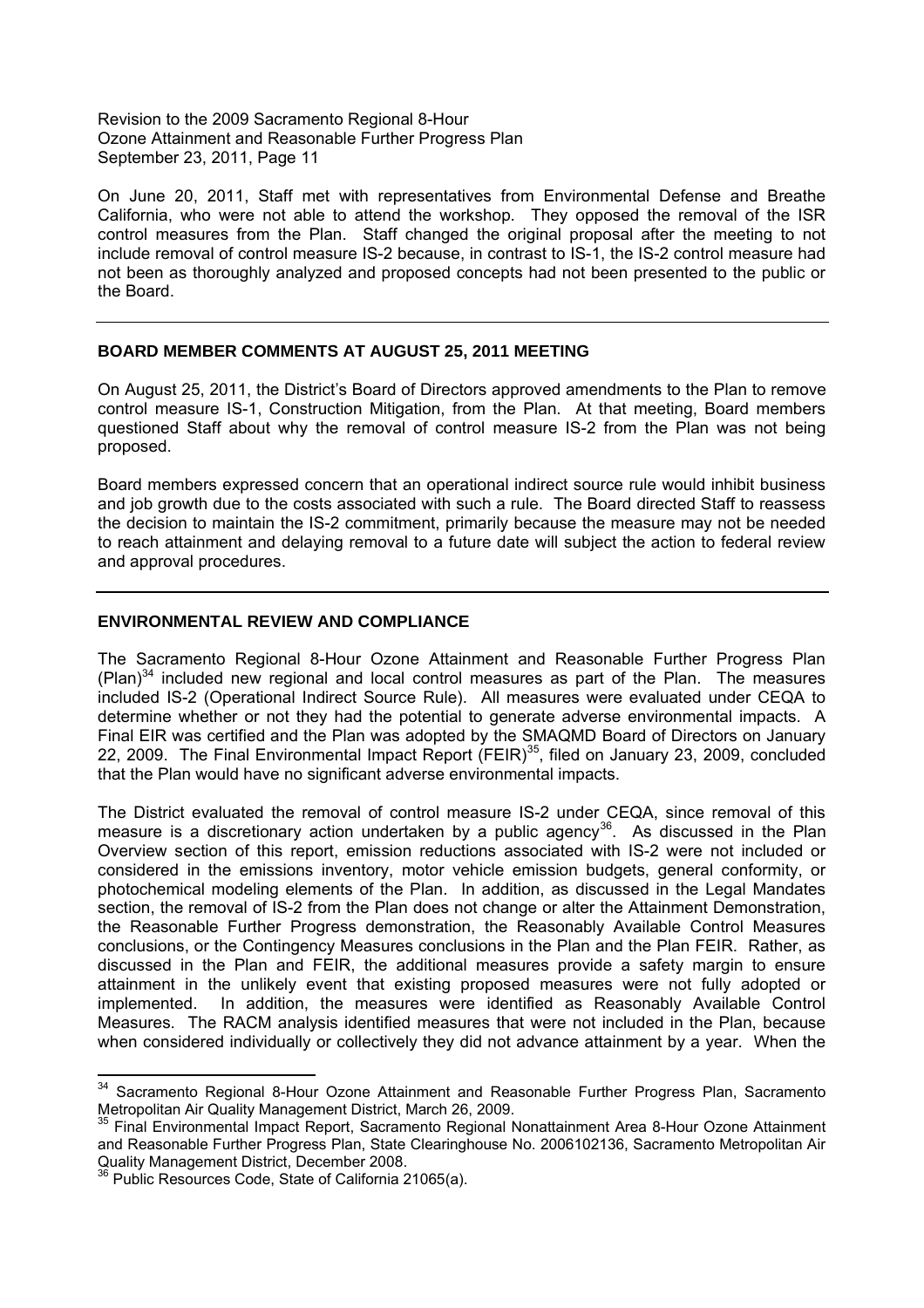IS-2 control measure is considered in conjunction with those previously-excluded measures, the measures still do not advance attainment by a year and therefore, for RACM purposes, IS-2 is not required to be included in the Plan. The remaining Plan measures, after deletion of IS-2, still provide an adequate safety margin and still constitute RACM measures. Accordingly, the Plan and FEIR anticipated that all or some of the new measures would not be adopted as noted in the Attainment Demonstration for the Final  $EIR^{37}$ . By definition, a margin of safety provides for contingencies, in this case, where the measure is not adopted or achieves fewer reductions than anticipated. Consequently, the possibility that the IS-2 measure would not be adopted was considered in the Final EIR. In addition, lead agencies of the Sacramento region are already implementing similar mitigation under CEQA. This project does not require any changes to the previous FEIR and, therefore, the proposed revision to the Plan is exempt from CEQA pursuant to California Code of Regulations Title 14, Chapter 3, Section 15162(a)(1) - Subsequent EIRs and Negative Declarations.

# **CONCLUSION**

Staff has performed further analysis of control measure IS-2, and is proposing to remove it from the Plan for the following reasons:

- EPA has not yet approved the Plan into the SIP. At this time, removal of IS-2 does not require EPA approval. However, once EPA approves the Plan, any future removal will also require the concurrence of EPA.
- Staff did not include IS-2 emissions reductions in the calculation of total emissions benefits from local control measures in the Plan because of uncertainties in emissions calculations. In other words, the Plan did not rely on achieving any emissions reductions from IS-2 to meet Clean Air Act requirements for attainment or progress. The measure was included to allow a buffer in the event additional emission reductions were needed.
- EPA approved SJVUAPCD's ISR Rule 9510, which is very similar to the District's concepts for IS-2, but did not allow any credit for emission reductions associated with the measure. We have reviewed EPA's objections in relationship to our IS-2 measure, and are uncertain whether and how we could overcome them if we sought to rely on the IS-2 emission reductions in future progress and attainment demonstrations.
- The emission reductions that are the goal of the lS-2 measures may be achieved through land use design improvements occurring as a result of other statutory and regulatory drivers, such as SB375, Title 24, and CEQA. Although these programs target greenhouse gas (GHG) reductions, they will also reduce NOx and VOC emissions, which are the same pollutants targeted by IS-2. As these processes move forward, we will be better positioned to tailor the scope of the IS-2 measure to fit the resulting land use programs.
- EPA has adopted a lower 8-hour ozone standard, and when this standard is implemented, the District will be required to develop a new plan. The standard may be lowered again in 2013. IS-2 will be re-evaluated for inclusion in future plans. It also could be implemented in the absence of a SIP commitment if a significant emissions benefit is shown.

<sup>&</sup>lt;sup>37</sup> Final Environmental Impact Report, Sacramento Regional Nonattainment Area 8-Hour Ozone Attainment and Reasonable Further Progress Plan, State Clearinghouse No. 2006102136, Sacramento Metropolitan Air Quality Management District, December 2008. Section 2.7 Attainment Demonstration, Page 2-26.